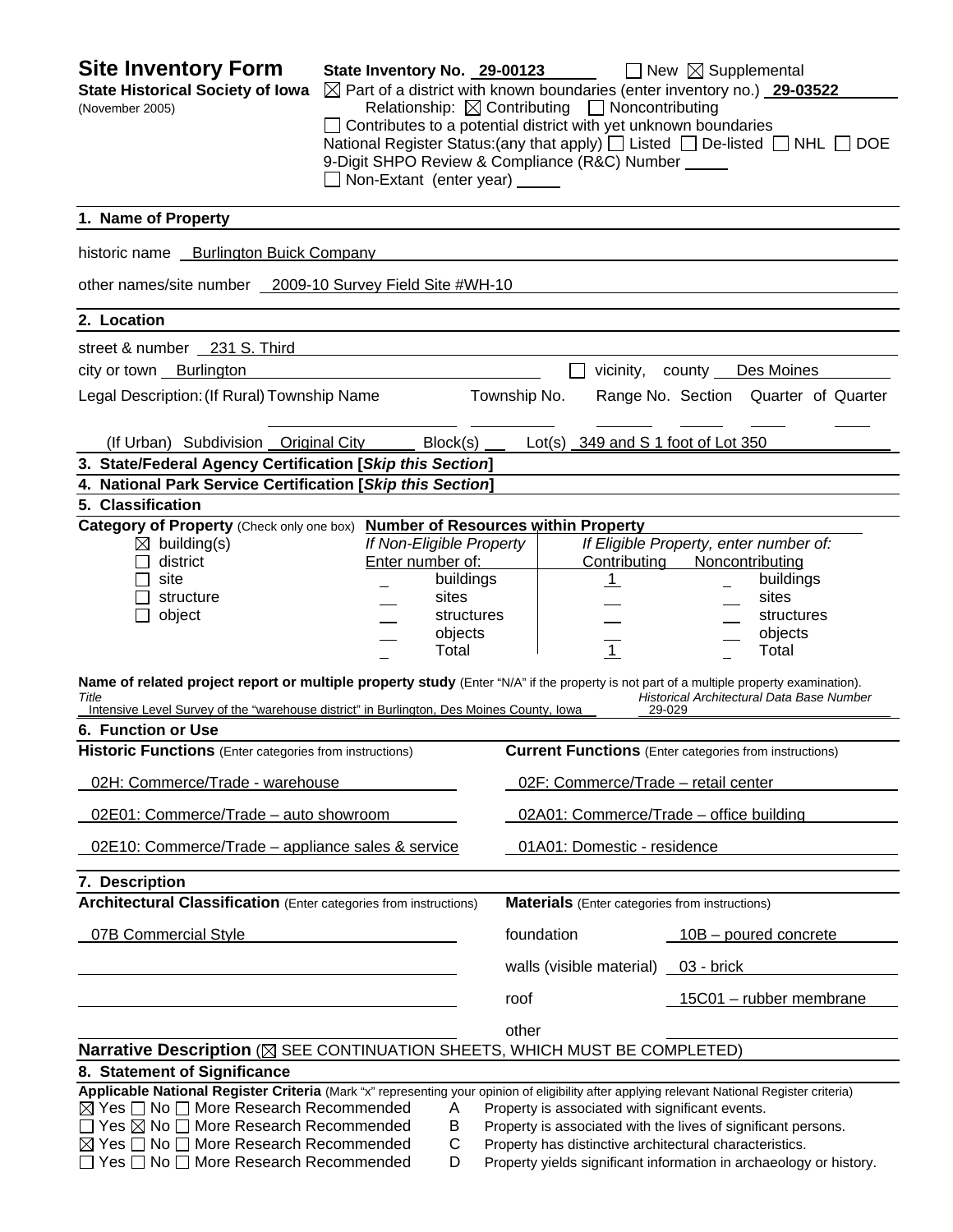| <b>Criteria Considerations</b><br>$\Box$ A Owned by a religious institution or used<br>$\Box$ E A reconstructed building, object, or structure.<br>for religious purposes.<br>$\Box$ F A commemorative property.<br>B Removed from its original location.<br>$\Box$ G Less than 50 years of age or achieved significance within the past<br>C A birthplace or grave.<br>50 years.<br>D A cemetery<br>Areas of Significance (Enter categories from instructions)<br><b>Significant Dates</b><br>Construction date<br>1913<br>05: Commerce<br>check if circa or estimated date<br>Other dates, including renovation<br>17: Industry<br>$c.1927 -$ third story added<br><b>Architect/Builder</b><br><b>Significant Person</b><br>(Complete if National Register Criterion B is marked above)<br>Architect<br><b>Builder</b><br>Narrative Statement of Significance ( $\boxtimes$ SEE CONTINUATION SHEETS, WHICH MUST BE COMPLETED)<br>9. Major Bibliographical References<br>Bibliography $\boxtimes$ See continuation sheet for citations of the books, articles, and other sources used in preparing this form<br>10. Geographic Data<br><b>UTM References (OPTIONAL)</b><br>Zone<br>Easting<br>Northing<br>Northing<br>Zone<br>Easting<br>1<br>2<br>3<br>4<br>See continuation sheet for additional UTM references or comments<br>11. Form Prepared By<br>name/title __ Steve Frevert, Volunteer<br>Rebecca Lawin McCarley, Consultant, Davenport, IA<br>organization _ Burlington Historic Preservation Commission<br>date 28 February 2010<br>street & number<br>City Hall, 400 Washington Street<br>telephone 319-753-8158<br><b>Burlington</b><br>zip code 52601<br>city or town<br>state lowa<br>ADDITIONAL DOCUMENTATION (Submit the following items with the completed form)<br><b>FOR ALL PROPERTIES</b><br>Map: showing the property's location in a town/city or township.<br>1.<br>Site plan: showing position of buildings and structures on the site in relation to public road(s).<br>2.<br>Photographs: representative black and white photos. If the photos are taken as part of a survey for which the Society is to be<br>3.<br>curator of the negatives or color slides, a photo/catalog sheet needs to be included with the negatives/slides and the following<br>needs to be provided below on this particular inventory site:<br>Roll/slide sheet #<br>Frame/slot #<br>Date Taken<br>Roll/slide sheet #<br>Frame/slot #<br>Date Taken<br>Roll/slide sheet #<br>Frame/slot #<br>Date Taken<br>$\boxtimes$ See continuation sheet or attached photo & slide catalog sheet for list of photo roll or slide entries.<br>$\boxtimes$ Photos/illustrations without negatives are also in this site inventory file.<br>FOR CERTAIN KINDS OF PROPERTIES, INCLUDE THE FOLLOWING AS WELL<br>Farmstead & District: (List of structures and buildings, known or estimated year built, and contributing or noncontributing status)<br>1.<br>2.<br>Barn:<br>A sketch of the frame/truss configuration in the form of drawing a typical middle bent of the barn.<br>a.<br>A photograph of the loft showing the frame configuration along one side.<br>b.<br>A sketch floor plan of the interior space arrangements along with the barn's exterior dimensions in feet.<br>c.<br>State Historic Preservation Office (SHPO) Use Only Below This Line<br>Concur with above survey opinion on National Register eligibility: $\Box$ Yes $\Box$ No<br>More Research Recommended<br>This is a locally designated property or part of a locally designated district.<br>Comments: | Des Moines<br>Address 231 S. Third<br>County | Site Number 29-00123     |
|----------------------------------------------------------------------------------------------------------------------------------------------------------------------------------------------------------------------------------------------------------------------------------------------------------------------------------------------------------------------------------------------------------------------------------------------------------------------------------------------------------------------------------------------------------------------------------------------------------------------------------------------------------------------------------------------------------------------------------------------------------------------------------------------------------------------------------------------------------------------------------------------------------------------------------------------------------------------------------------------------------------------------------------------------------------------------------------------------------------------------------------------------------------------------------------------------------------------------------------------------------------------------------------------------------------------------------------------------------------------------------------------------------------------------------------------------------------------------------------------------------------------------------------------------------------------------------------------------------------------------------------------------------------------------------------------------------------------------------------------------------------------------------------------------------------------------------------------------------------------------------------------------------------------------------------------------------------------------------------------------------------------------------------------------------------------------------------------------------------------------------------------------------------------------------------------------------------------------------------------------------------------------------------------------------------------------------------------------------------------------------------------------------------------------------------------------------------------------------------------------------------------------------------------------------------------------------------------------------------------------------------------------------------------------------------------------------------------------------------------------------------------------------------------------------------------------------------------------------------------------------------------------------------------------------------------------------------------------------------------------------------------------------------------------------------------------------------------------------------------------------------------------------------------------------------------------------------------------------------------------------------------------------------------------------------------------------------------------------------------------------------------------------------------------------------------------------------------------------------------------------------------------------------------------------------------------------|----------------------------------------------|--------------------------|
|                                                                                                                                                                                                                                                                                                                                                                                                                                                                                                                                                                                                                                                                                                                                                                                                                                                                                                                                                                                                                                                                                                                                                                                                                                                                                                                                                                                                                                                                                                                                                                                                                                                                                                                                                                                                                                                                                                                                                                                                                                                                                                                                                                                                                                                                                                                                                                                                                                                                                                                                                                                                                                                                                                                                                                                                                                                                                                                                                                                                                                                                                                                                                                                                                                                                                                                                                                                                                                                                                                                                                                                  | <b>Burlington</b><br>City                    | District Number 29-03522 |
|                                                                                                                                                                                                                                                                                                                                                                                                                                                                                                                                                                                                                                                                                                                                                                                                                                                                                                                                                                                                                                                                                                                                                                                                                                                                                                                                                                                                                                                                                                                                                                                                                                                                                                                                                                                                                                                                                                                                                                                                                                                                                                                                                                                                                                                                                                                                                                                                                                                                                                                                                                                                                                                                                                                                                                                                                                                                                                                                                                                                                                                                                                                                                                                                                                                                                                                                                                                                                                                                                                                                                                                  |                                              |                          |
|                                                                                                                                                                                                                                                                                                                                                                                                                                                                                                                                                                                                                                                                                                                                                                                                                                                                                                                                                                                                                                                                                                                                                                                                                                                                                                                                                                                                                                                                                                                                                                                                                                                                                                                                                                                                                                                                                                                                                                                                                                                                                                                                                                                                                                                                                                                                                                                                                                                                                                                                                                                                                                                                                                                                                                                                                                                                                                                                                                                                                                                                                                                                                                                                                                                                                                                                                                                                                                                                                                                                                                                  |                                              |                          |
|                                                                                                                                                                                                                                                                                                                                                                                                                                                                                                                                                                                                                                                                                                                                                                                                                                                                                                                                                                                                                                                                                                                                                                                                                                                                                                                                                                                                                                                                                                                                                                                                                                                                                                                                                                                                                                                                                                                                                                                                                                                                                                                                                                                                                                                                                                                                                                                                                                                                                                                                                                                                                                                                                                                                                                                                                                                                                                                                                                                                                                                                                                                                                                                                                                                                                                                                                                                                                                                                                                                                                                                  |                                              |                          |
|                                                                                                                                                                                                                                                                                                                                                                                                                                                                                                                                                                                                                                                                                                                                                                                                                                                                                                                                                                                                                                                                                                                                                                                                                                                                                                                                                                                                                                                                                                                                                                                                                                                                                                                                                                                                                                                                                                                                                                                                                                                                                                                                                                                                                                                                                                                                                                                                                                                                                                                                                                                                                                                                                                                                                                                                                                                                                                                                                                                                                                                                                                                                                                                                                                                                                                                                                                                                                                                                                                                                                                                  |                                              |                          |
|                                                                                                                                                                                                                                                                                                                                                                                                                                                                                                                                                                                                                                                                                                                                                                                                                                                                                                                                                                                                                                                                                                                                                                                                                                                                                                                                                                                                                                                                                                                                                                                                                                                                                                                                                                                                                                                                                                                                                                                                                                                                                                                                                                                                                                                                                                                                                                                                                                                                                                                                                                                                                                                                                                                                                                                                                                                                                                                                                                                                                                                                                                                                                                                                                                                                                                                                                                                                                                                                                                                                                                                  |                                              |                          |
|                                                                                                                                                                                                                                                                                                                                                                                                                                                                                                                                                                                                                                                                                                                                                                                                                                                                                                                                                                                                                                                                                                                                                                                                                                                                                                                                                                                                                                                                                                                                                                                                                                                                                                                                                                                                                                                                                                                                                                                                                                                                                                                                                                                                                                                                                                                                                                                                                                                                                                                                                                                                                                                                                                                                                                                                                                                                                                                                                                                                                                                                                                                                                                                                                                                                                                                                                                                                                                                                                                                                                                                  |                                              |                          |
|                                                                                                                                                                                                                                                                                                                                                                                                                                                                                                                                                                                                                                                                                                                                                                                                                                                                                                                                                                                                                                                                                                                                                                                                                                                                                                                                                                                                                                                                                                                                                                                                                                                                                                                                                                                                                                                                                                                                                                                                                                                                                                                                                                                                                                                                                                                                                                                                                                                                                                                                                                                                                                                                                                                                                                                                                                                                                                                                                                                                                                                                                                                                                                                                                                                                                                                                                                                                                                                                                                                                                                                  |                                              |                          |
|                                                                                                                                                                                                                                                                                                                                                                                                                                                                                                                                                                                                                                                                                                                                                                                                                                                                                                                                                                                                                                                                                                                                                                                                                                                                                                                                                                                                                                                                                                                                                                                                                                                                                                                                                                                                                                                                                                                                                                                                                                                                                                                                                                                                                                                                                                                                                                                                                                                                                                                                                                                                                                                                                                                                                                                                                                                                                                                                                                                                                                                                                                                                                                                                                                                                                                                                                                                                                                                                                                                                                                                  |                                              |                          |
|                                                                                                                                                                                                                                                                                                                                                                                                                                                                                                                                                                                                                                                                                                                                                                                                                                                                                                                                                                                                                                                                                                                                                                                                                                                                                                                                                                                                                                                                                                                                                                                                                                                                                                                                                                                                                                                                                                                                                                                                                                                                                                                                                                                                                                                                                                                                                                                                                                                                                                                                                                                                                                                                                                                                                                                                                                                                                                                                                                                                                                                                                                                                                                                                                                                                                                                                                                                                                                                                                                                                                                                  |                                              |                          |
|                                                                                                                                                                                                                                                                                                                                                                                                                                                                                                                                                                                                                                                                                                                                                                                                                                                                                                                                                                                                                                                                                                                                                                                                                                                                                                                                                                                                                                                                                                                                                                                                                                                                                                                                                                                                                                                                                                                                                                                                                                                                                                                                                                                                                                                                                                                                                                                                                                                                                                                                                                                                                                                                                                                                                                                                                                                                                                                                                                                                                                                                                                                                                                                                                                                                                                                                                                                                                                                                                                                                                                                  |                                              |                          |
|                                                                                                                                                                                                                                                                                                                                                                                                                                                                                                                                                                                                                                                                                                                                                                                                                                                                                                                                                                                                                                                                                                                                                                                                                                                                                                                                                                                                                                                                                                                                                                                                                                                                                                                                                                                                                                                                                                                                                                                                                                                                                                                                                                                                                                                                                                                                                                                                                                                                                                                                                                                                                                                                                                                                                                                                                                                                                                                                                                                                                                                                                                                                                                                                                                                                                                                                                                                                                                                                                                                                                                                  |                                              |                          |
|                                                                                                                                                                                                                                                                                                                                                                                                                                                                                                                                                                                                                                                                                                                                                                                                                                                                                                                                                                                                                                                                                                                                                                                                                                                                                                                                                                                                                                                                                                                                                                                                                                                                                                                                                                                                                                                                                                                                                                                                                                                                                                                                                                                                                                                                                                                                                                                                                                                                                                                                                                                                                                                                                                                                                                                                                                                                                                                                                                                                                                                                                                                                                                                                                                                                                                                                                                                                                                                                                                                                                                                  |                                              |                          |
|                                                                                                                                                                                                                                                                                                                                                                                                                                                                                                                                                                                                                                                                                                                                                                                                                                                                                                                                                                                                                                                                                                                                                                                                                                                                                                                                                                                                                                                                                                                                                                                                                                                                                                                                                                                                                                                                                                                                                                                                                                                                                                                                                                                                                                                                                                                                                                                                                                                                                                                                                                                                                                                                                                                                                                                                                                                                                                                                                                                                                                                                                                                                                                                                                                                                                                                                                                                                                                                                                                                                                                                  |                                              |                          |
|                                                                                                                                                                                                                                                                                                                                                                                                                                                                                                                                                                                                                                                                                                                                                                                                                                                                                                                                                                                                                                                                                                                                                                                                                                                                                                                                                                                                                                                                                                                                                                                                                                                                                                                                                                                                                                                                                                                                                                                                                                                                                                                                                                                                                                                                                                                                                                                                                                                                                                                                                                                                                                                                                                                                                                                                                                                                                                                                                                                                                                                                                                                                                                                                                                                                                                                                                                                                                                                                                                                                                                                  |                                              |                          |
|                                                                                                                                                                                                                                                                                                                                                                                                                                                                                                                                                                                                                                                                                                                                                                                                                                                                                                                                                                                                                                                                                                                                                                                                                                                                                                                                                                                                                                                                                                                                                                                                                                                                                                                                                                                                                                                                                                                                                                                                                                                                                                                                                                                                                                                                                                                                                                                                                                                                                                                                                                                                                                                                                                                                                                                                                                                                                                                                                                                                                                                                                                                                                                                                                                                                                                                                                                                                                                                                                                                                                                                  |                                              |                          |
|                                                                                                                                                                                                                                                                                                                                                                                                                                                                                                                                                                                                                                                                                                                                                                                                                                                                                                                                                                                                                                                                                                                                                                                                                                                                                                                                                                                                                                                                                                                                                                                                                                                                                                                                                                                                                                                                                                                                                                                                                                                                                                                                                                                                                                                                                                                                                                                                                                                                                                                                                                                                                                                                                                                                                                                                                                                                                                                                                                                                                                                                                                                                                                                                                                                                                                                                                                                                                                                                                                                                                                                  |                                              |                          |
|                                                                                                                                                                                                                                                                                                                                                                                                                                                                                                                                                                                                                                                                                                                                                                                                                                                                                                                                                                                                                                                                                                                                                                                                                                                                                                                                                                                                                                                                                                                                                                                                                                                                                                                                                                                                                                                                                                                                                                                                                                                                                                                                                                                                                                                                                                                                                                                                                                                                                                                                                                                                                                                                                                                                                                                                                                                                                                                                                                                                                                                                                                                                                                                                                                                                                                                                                                                                                                                                                                                                                                                  |                                              |                          |
|                                                                                                                                                                                                                                                                                                                                                                                                                                                                                                                                                                                                                                                                                                                                                                                                                                                                                                                                                                                                                                                                                                                                                                                                                                                                                                                                                                                                                                                                                                                                                                                                                                                                                                                                                                                                                                                                                                                                                                                                                                                                                                                                                                                                                                                                                                                                                                                                                                                                                                                                                                                                                                                                                                                                                                                                                                                                                                                                                                                                                                                                                                                                                                                                                                                                                                                                                                                                                                                                                                                                                                                  |                                              |                          |
|                                                                                                                                                                                                                                                                                                                                                                                                                                                                                                                                                                                                                                                                                                                                                                                                                                                                                                                                                                                                                                                                                                                                                                                                                                                                                                                                                                                                                                                                                                                                                                                                                                                                                                                                                                                                                                                                                                                                                                                                                                                                                                                                                                                                                                                                                                                                                                                                                                                                                                                                                                                                                                                                                                                                                                                                                                                                                                                                                                                                                                                                                                                                                                                                                                                                                                                                                                                                                                                                                                                                                                                  |                                              |                          |
|                                                                                                                                                                                                                                                                                                                                                                                                                                                                                                                                                                                                                                                                                                                                                                                                                                                                                                                                                                                                                                                                                                                                                                                                                                                                                                                                                                                                                                                                                                                                                                                                                                                                                                                                                                                                                                                                                                                                                                                                                                                                                                                                                                                                                                                                                                                                                                                                                                                                                                                                                                                                                                                                                                                                                                                                                                                                                                                                                                                                                                                                                                                                                                                                                                                                                                                                                                                                                                                                                                                                                                                  |                                              |                          |
|                                                                                                                                                                                                                                                                                                                                                                                                                                                                                                                                                                                                                                                                                                                                                                                                                                                                                                                                                                                                                                                                                                                                                                                                                                                                                                                                                                                                                                                                                                                                                                                                                                                                                                                                                                                                                                                                                                                                                                                                                                                                                                                                                                                                                                                                                                                                                                                                                                                                                                                                                                                                                                                                                                                                                                                                                                                                                                                                                                                                                                                                                                                                                                                                                                                                                                                                                                                                                                                                                                                                                                                  |                                              |                          |
|                                                                                                                                                                                                                                                                                                                                                                                                                                                                                                                                                                                                                                                                                                                                                                                                                                                                                                                                                                                                                                                                                                                                                                                                                                                                                                                                                                                                                                                                                                                                                                                                                                                                                                                                                                                                                                                                                                                                                                                                                                                                                                                                                                                                                                                                                                                                                                                                                                                                                                                                                                                                                                                                                                                                                                                                                                                                                                                                                                                                                                                                                                                                                                                                                                                                                                                                                                                                                                                                                                                                                                                  |                                              |                          |
|                                                                                                                                                                                                                                                                                                                                                                                                                                                                                                                                                                                                                                                                                                                                                                                                                                                                                                                                                                                                                                                                                                                                                                                                                                                                                                                                                                                                                                                                                                                                                                                                                                                                                                                                                                                                                                                                                                                                                                                                                                                                                                                                                                                                                                                                                                                                                                                                                                                                                                                                                                                                                                                                                                                                                                                                                                                                                                                                                                                                                                                                                                                                                                                                                                                                                                                                                                                                                                                                                                                                                                                  | Evaluated by (name/title):                   | Date:                    |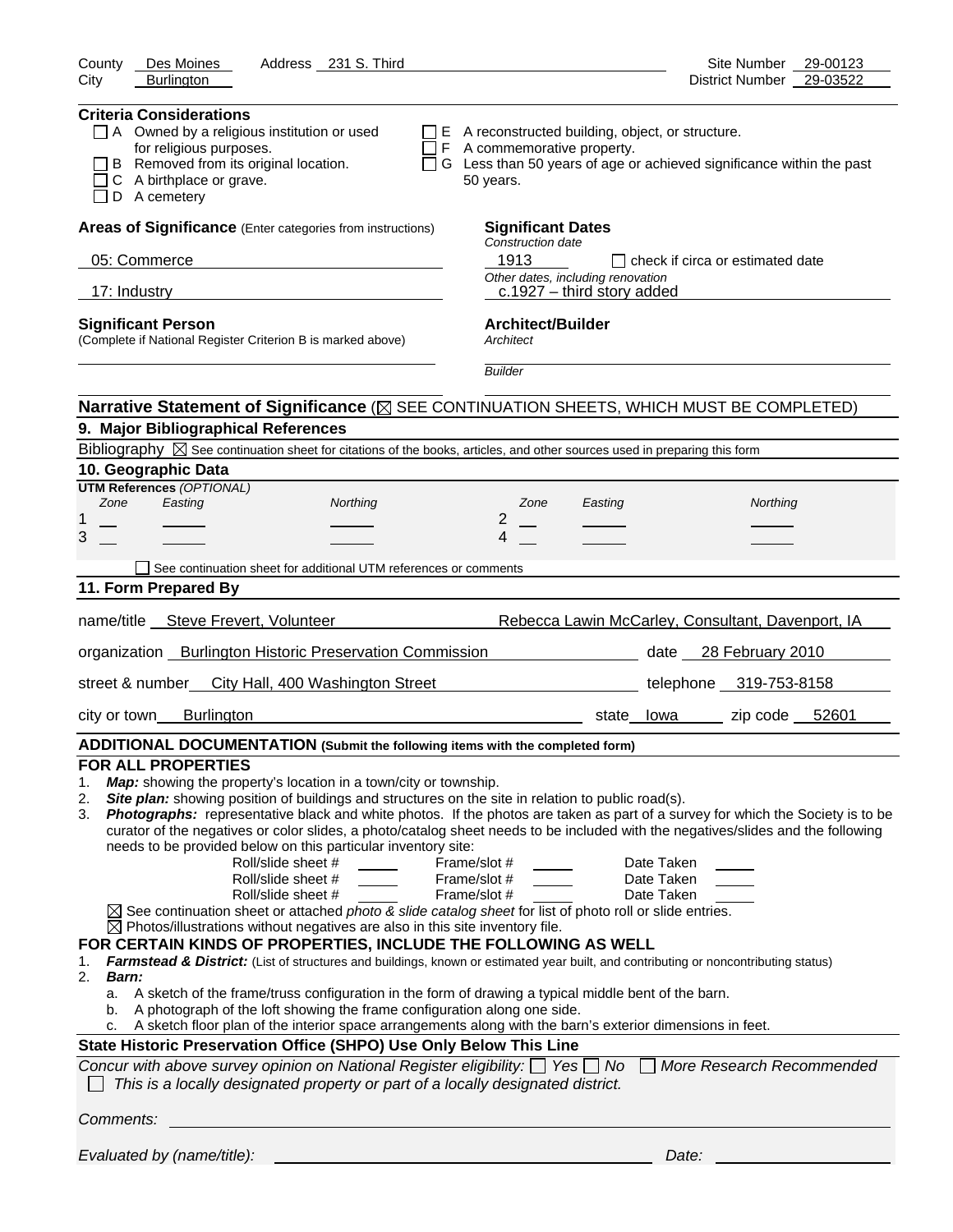Page 1

| <b>Burlington Buick Company</b> | Des Moines        |  |
|---------------------------------|-------------------|--|
| Name of Property                | County            |  |
| 231 S. Third                    | <b>Burlington</b> |  |
| Address                         | Citv              |  |

#### **7. Narrative Description**

This is the three-story, seven-bay brick building. It was constructed around 1914 as a two-story building for the Chittenden & Eastman Company, who were located at 100-104 S. 3<sup>rd</sup> Street. The Burlington Buick Company purchased this building in 1927 and added the third story for expanded services associated with their business. The original brick detail with parallel protruding bricks and diamond corner designs was then carried into the third story on the façade (east elevation). The detailing extends up the sides of the façade, across under the third story windows, and across the top of the added third story. The storefront appears to have been remodeled in the 1950s, though a historic garage door remains at the north end. The six-over-six-light double-hung windows on the second story were installed in 2009 during remodeling of the office and residential space. The third story appears to retain original six-over-single-light double-hung windows on the façade.

The south elevation (along Elm Street) has glass block in the first story openings. The street slopes so that the second story is at the level of the rear alley. The original brick detailing of parallel lines of protruded brick with corner diamond detail is visible on this elevation below and above the second story windows. This detail was not repeated along the top of the added third story on this side, perhaps due to the stepped parapet wall and rear sloping roof. The second and third story windows on this side also have six-over-six-light double-hung windows recently installed. A side entry is located into the second story at ground level near the rear of the building on the south side. The north elevation is generally a party wall with the adjacent building, with only the added third story visible on this side.

The rear (west) of the building is two stories in height, the second and third stories as correlates to the façade due to the sloped site. The second story thus was directly accessed from the alley, providing for vehicular access from this side. A large vehicle opening has been further enlarged for a modern garage door on this elevation. Three second story windows have glass block installed. The three third story windows have the same newly installed six-over-six-light double-hung windows as the other elevations of the building.

A small penthouse addition has recently been constructed on the roof. While visible from a distance, it is not visible at street level near the building.

#### **8. Narrative Statement of Significance**

The Burlington Buick Company appears to be eligible for listing on the National Register of Historic Places as a contributing building in the Manufacturing and Wholesale Historic District centered on 3<sup>rd</sup> Street from Valley to Elm streets. This was one of a handful of buildings that were developed for automotive uses on this block in the historic district. This business use is seen as compatible with the more industrial nature of this area as opposed to the more retail/commercial area along Jefferson Street. The building was originally constructed by Chittenden & Eastman as a furniture warehouse and is also associated with the historic development of this company. Thus, the building appears to contribute historically and architecturally to this historic district.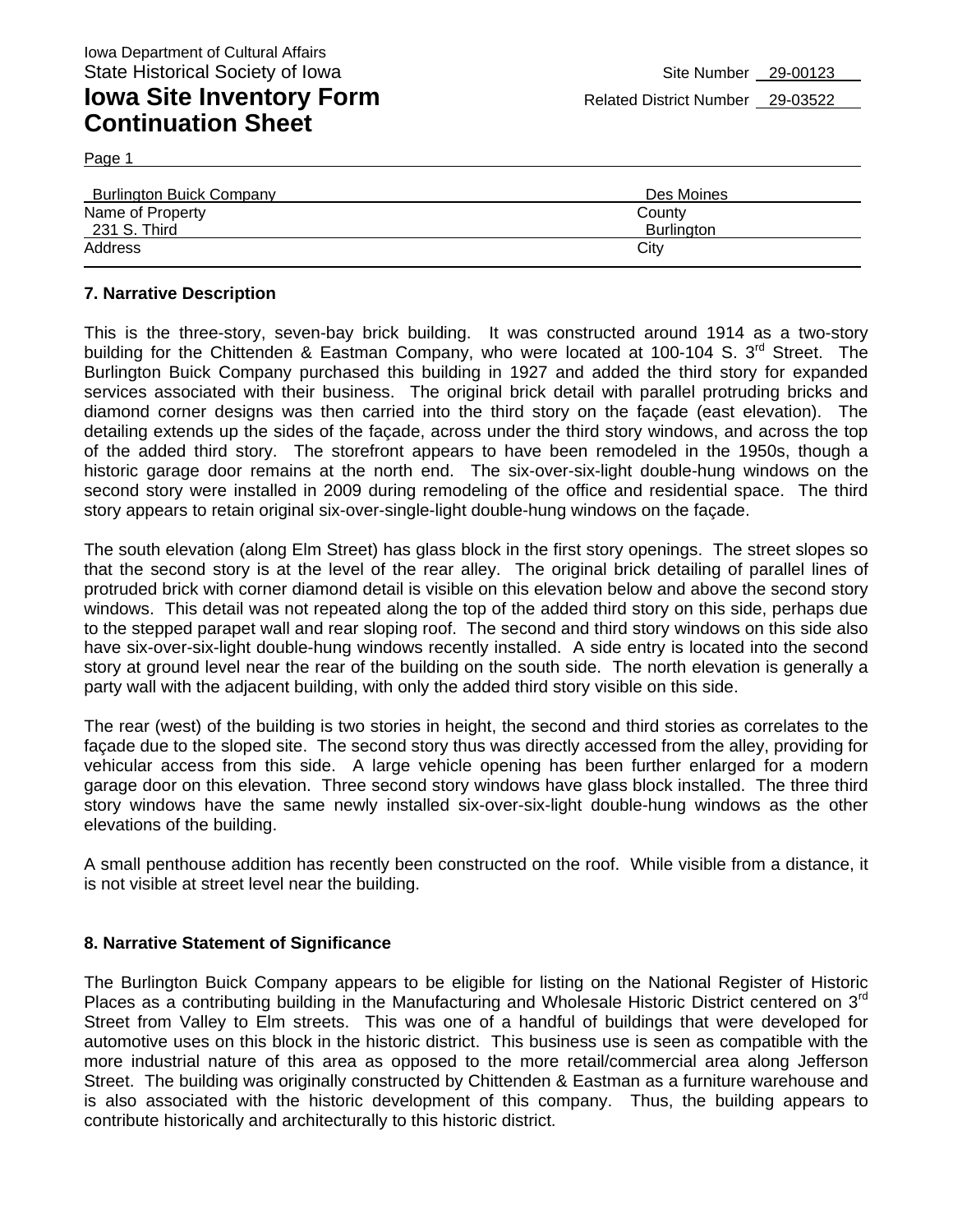Page 2

| <b>Burlington Buick Company</b> | Des Moines |
|---------------------------------|------------|
| Name of Property                | County     |
| 231 S. Third                    | Burlington |
| Address                         | Citv       |

At this time, with research completed to date, it does not appear that the Burlington Buick Company is individually eligible for the National Register of Historic Places. Additional research on automotive related buildings in Burlington may highlight significance not currently identified.

The site of an earlier dwelling (1900 Sanborn map), this property was purchased by the Chittenden & Eastman Co. on September 12, 1913 (Transfer Book 7, p. 87). Construction had perhaps already started, as the *Burlington Hawk-Eye* reported on September 23, 1913 that rapid progress was happening at the new Chittenden & Eastman building on Third at Elm – "It is going to be a neat, substantial brick structure that will greatly improve the appearance of that corner" (page 4). It is listed as a warehouse for Chittenden & Eastman from about 1915 to 1922 (city directories). Per the later history, it was a two-story brick building at this time. The majority of the buildings associated with Chittenden & Eastman's furniture business were located on the block to the north of this building, the 100 block of  $3<sup>rd</sup>$  Street. This more distant location appears to then have been abandoned with the construction of additional buildings near their original furniture factory at 100-104 S.  $3<sup>rd</sup>$  Street (see more history on State #29-00117).

The next two decades saw the building used for automobile sales. In the 1924 city directory, it became the home of Burlington Buick Co., which operated here until about 1935 (city directories). The company was listed a few buildings north at 209 S. 3<sup>rd</sup> Street in the 1922 city directory as the Farmers Motor & Supply Company. Chittenden & Eastman officially sold the property to William Mohnike on May 16, 1927. The history of the company appeared in 1927:

Moving to South Third street, the Mohnike agency continued to expand. It was then known as the Farmers Motor & Supply Company. Six years ago further growth forced the company to expand again. Mr. Mohnike then purchased the property at Elm and Third streets and remodeled it for automobile purposes, using the first floor for display rooms and the second entirely for shop and storage. Since then a third story has been added, which is used as a painting department, and a division was installed for the complete refinishing of cars with Duco.

The shop has the most modern equipment including hydraulic lifting grease rack, valve refacing machines, brake lining machines, lathes, etc., to give the best possible service in the shortest period of time. The company also has installed a power washer on the wash rack, giving quicker and better service. The name of the company was changed to The Burlington Buick Company, a name much more expressive of the business and much more helpful in selling Buicks.

("Burlington Buick Company," *Burlington Hawk-Eye,* December 11, 1927, 12)

The 1931 Sanborn map indicates that the ground level was the sales floor, with repairs on the upper floors, which were accessed by the rear alley and an interior ramp. It is shown as a three story building.

The Burlington Buick Company expanded their line to include Oldsmobiles in 1932, having already added Pontiacs and GMC trucks to their line. Harry Nelson was in charge at this time ("Burlington Buick Company Will Sell Oldsmobile," *Burlington Hawk-Eye,* June 30, 1932, 5). In 1933, the building was sold to the American Savings Bank & Trust at sheriff's auction (Transfer Book 7, p. 87). The 1935 city directory continues to list the Burlington Buick Company here. The Nelson Motor Co. was at 231 S. Third in 1937 and 1938. This was likely a successor company.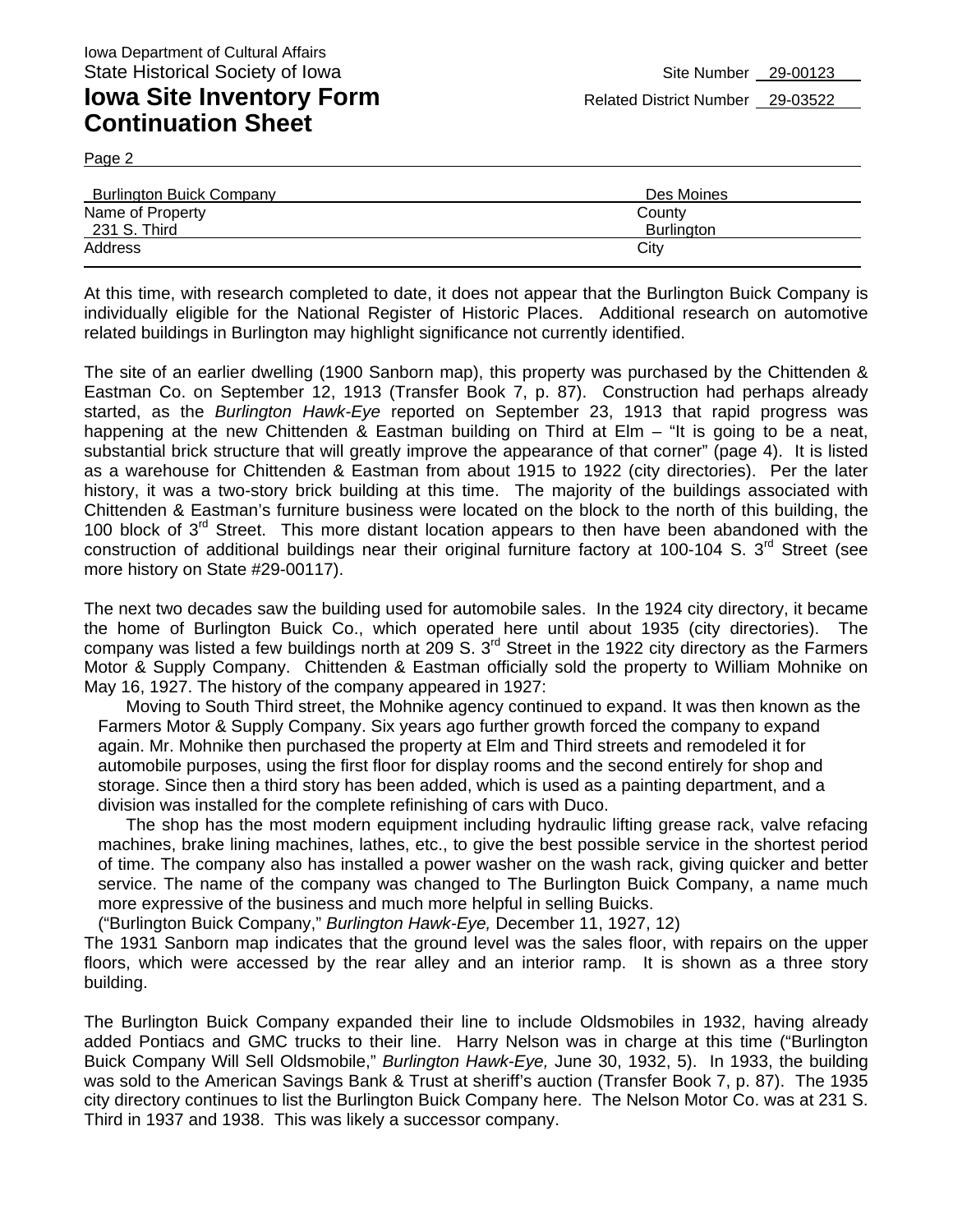Page 3

| <b>Burlington Buick Company</b> | Des Moines        |
|---------------------------------|-------------------|
| Name of Property                | County            |
| 231 S. Third                    | <b>Burlington</b> |
| Address                         | City              |
|                                 |                   |

Abraham and Lillian Lubelchek purchased the property from the bank in 1938 (Transfer Book 7, p. 87); Lubelchek Motor Co. was listed there in 1940 and 1942 city directories. They had previously operated at 215 S.  $3^{rd}$  Street, near the middle of this block, as a used car dealer.

Allen and Bessie Wischmeier bought the building in 1943 (Transfer Book 7, p. 87), and Wischmeier Auto Sales occupied the building starting in 1943 (city directories). A Chrysler ghost sign is visible on the north exterior wall. They continue to be listed here into the early 1950s.

Wischmeier sold the building to Union Supply Co., an electrical appliance dealer, in 1955. Union Supply occupied the building into the 1960s (city directories). By the 1960s, they are listed as selling television equipment.

The property was sold at sheriff's auction for a second time in 1993 (Transfer Book 13, p. 87).

Currently the first floor is occupied by Digital Office Solutions. A new awning was installed in 2004, and the windows were replaced with units of the same style in 2008. The second floor was rehabbed in 2009 as the offices of Preferred Products Corp. At this writing, the third floor is being completed as a residential condominium for the building owners. A new rooftop penthouse has been built to provide access to a rooftop deck. The owner relates that the building was initially two stories, with the third added later. This has been confirmed in the history researched for the project.

#### **9. Major Bibliographical References**

*Burlington Hawk-Eye,* various articles and dates. On microfilm at the Burlington Public Library.

City Directories, Burlington, Iowa, various dates. On microfiche at the Burlington Public Library

*History of Des Moines County Iowa and Its People.* Chicago, IL: S.J. Clarke Publishing Company, 1915.

*Portrait and Biographical Album of Des Moines County, Iowa.* Chicago, IL: Acme Publishing Company, 1888.

Sanborn Map Company. "Burlington, Iowa," Fire Insurance Maps. New York: Sanborn Map Company, 1886, 1892, 1900, 1931, 1952.

Transfer books, Des Moines County Auditor's Office, Burlington, Iowa

Vertical files, Burlington Public Library, Burlington, Iowa.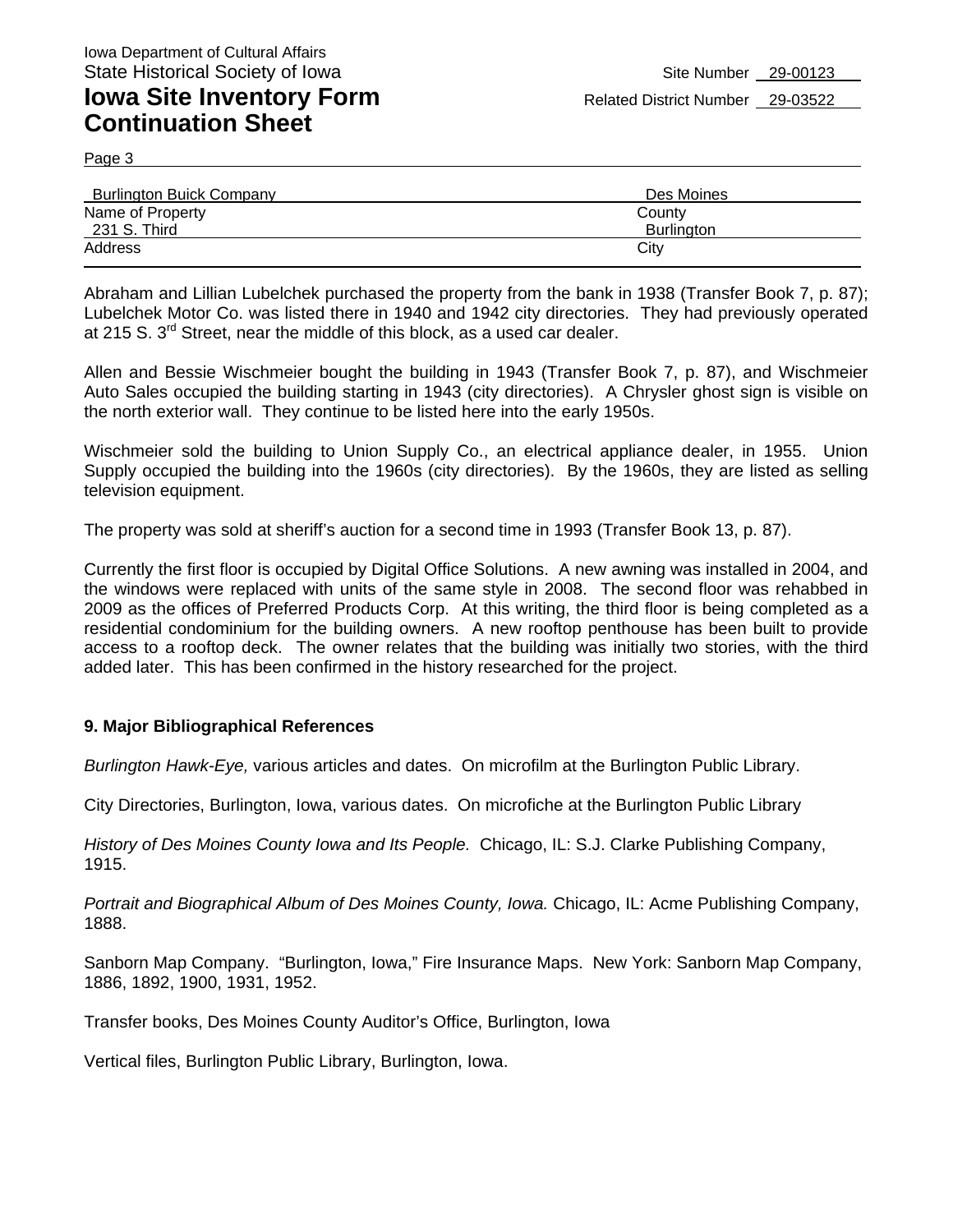Page 4

| <b>Burlington Buick Company</b> | Des Moines        |
|---------------------------------|-------------------|
| Name of Property                | County            |
| 231 S. Third                    | <b>Burlington</b> |
| Address                         | City              |

### **Location map**



**Building plan (from assessor's website)** 

|     | 35' HI | 61              |  |
|-----|--------|-----------------|--|
| 110 |        | BLDG1<br>[6710] |  |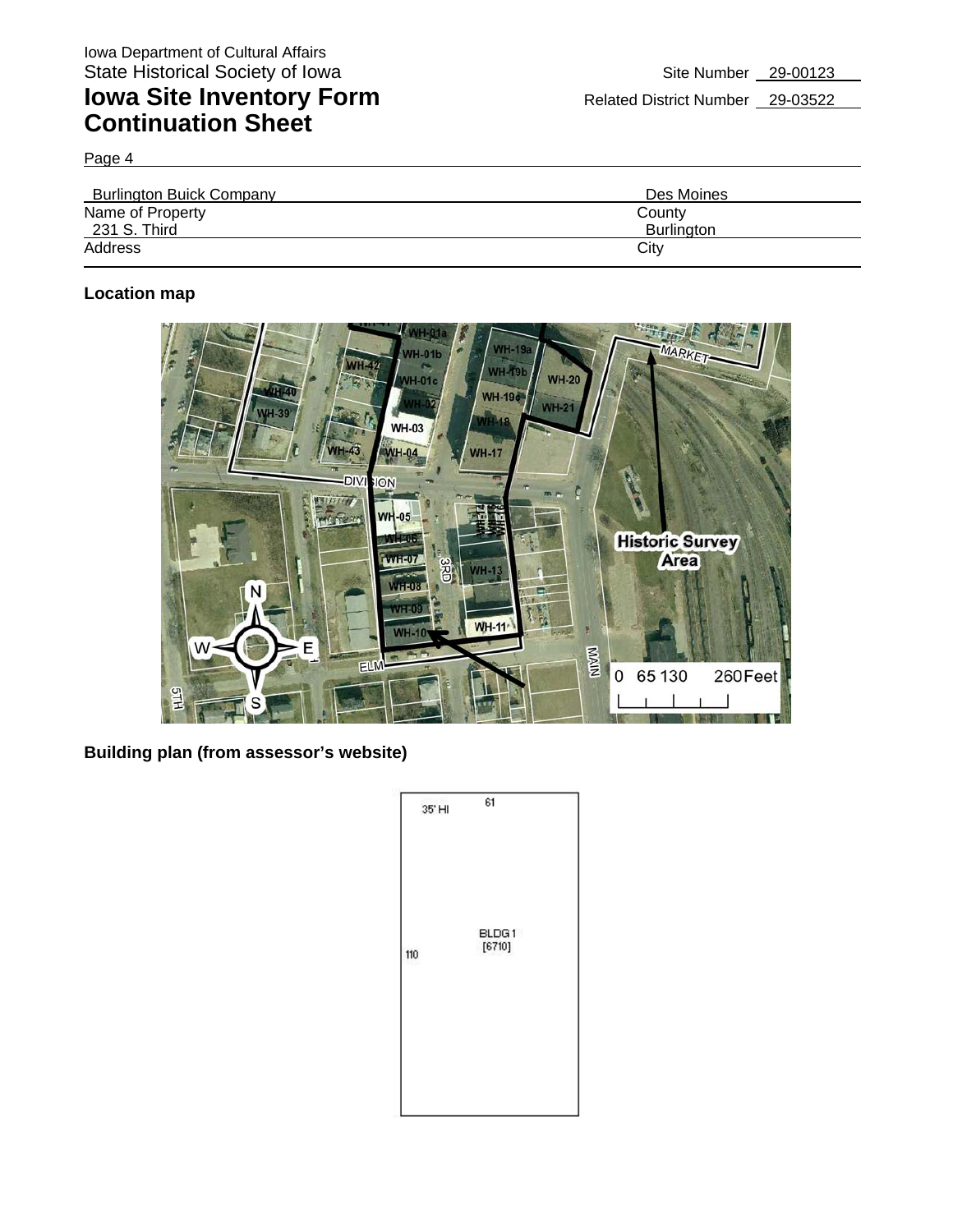Page 5

| <b>Burlington Buick Company</b> | Des Moines |
|---------------------------------|------------|
| Name of Property                | County     |
| 231 S. Third                    | Burlington |
| Address                         | City       |

### **Photographs (digital images)**



**Building, looking northwest November 2, 2009 R.L. McCarley**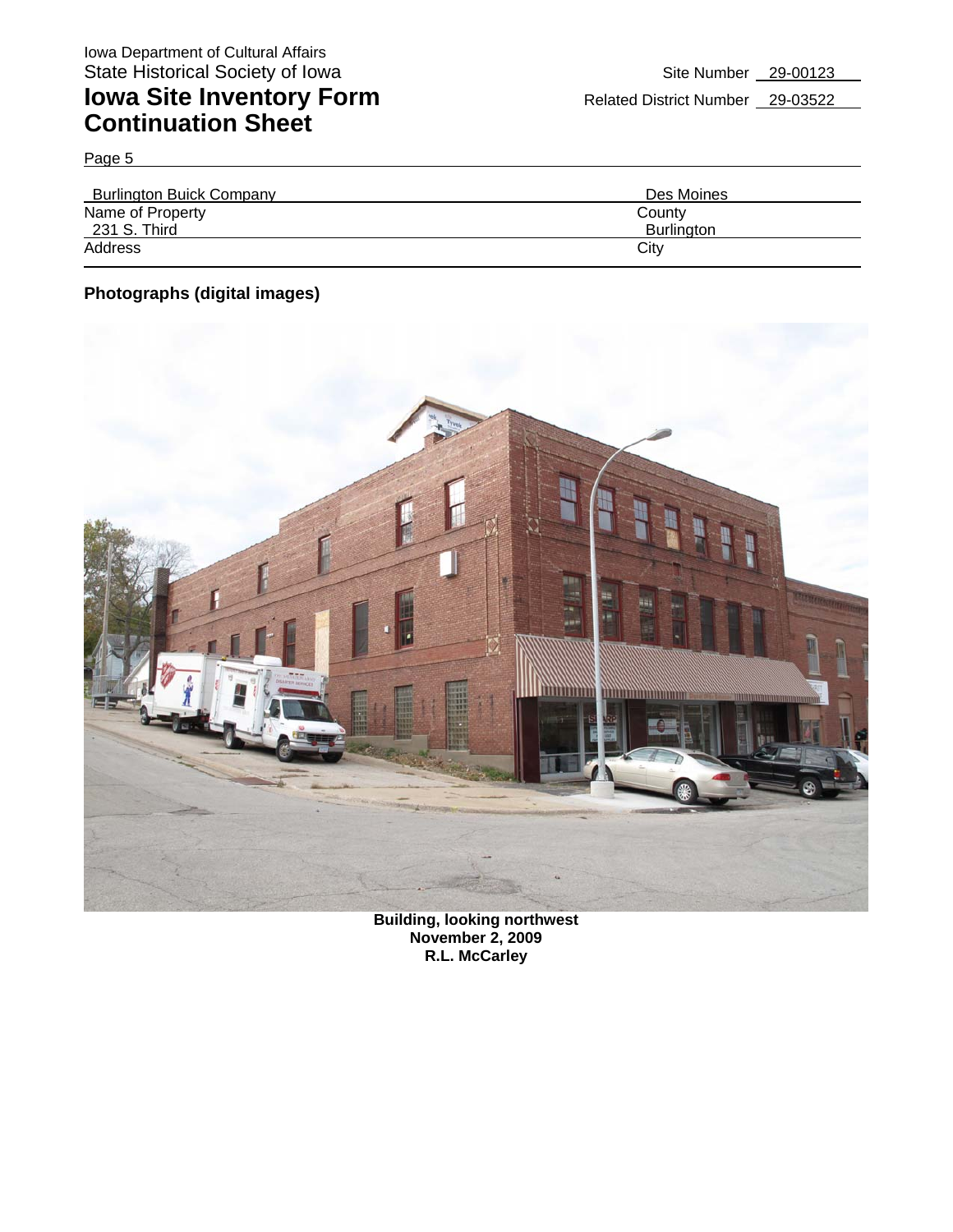Page 6

| <b>Burlington Buick Company</b> | Des Moines        |
|---------------------------------|-------------------|
| Name of Property                | County            |
| 231 S. Third                    | <b>Burlington</b> |
| Address                         | City              |



**Façade of building, looking west November 2, 2009 R.L. McCarley**